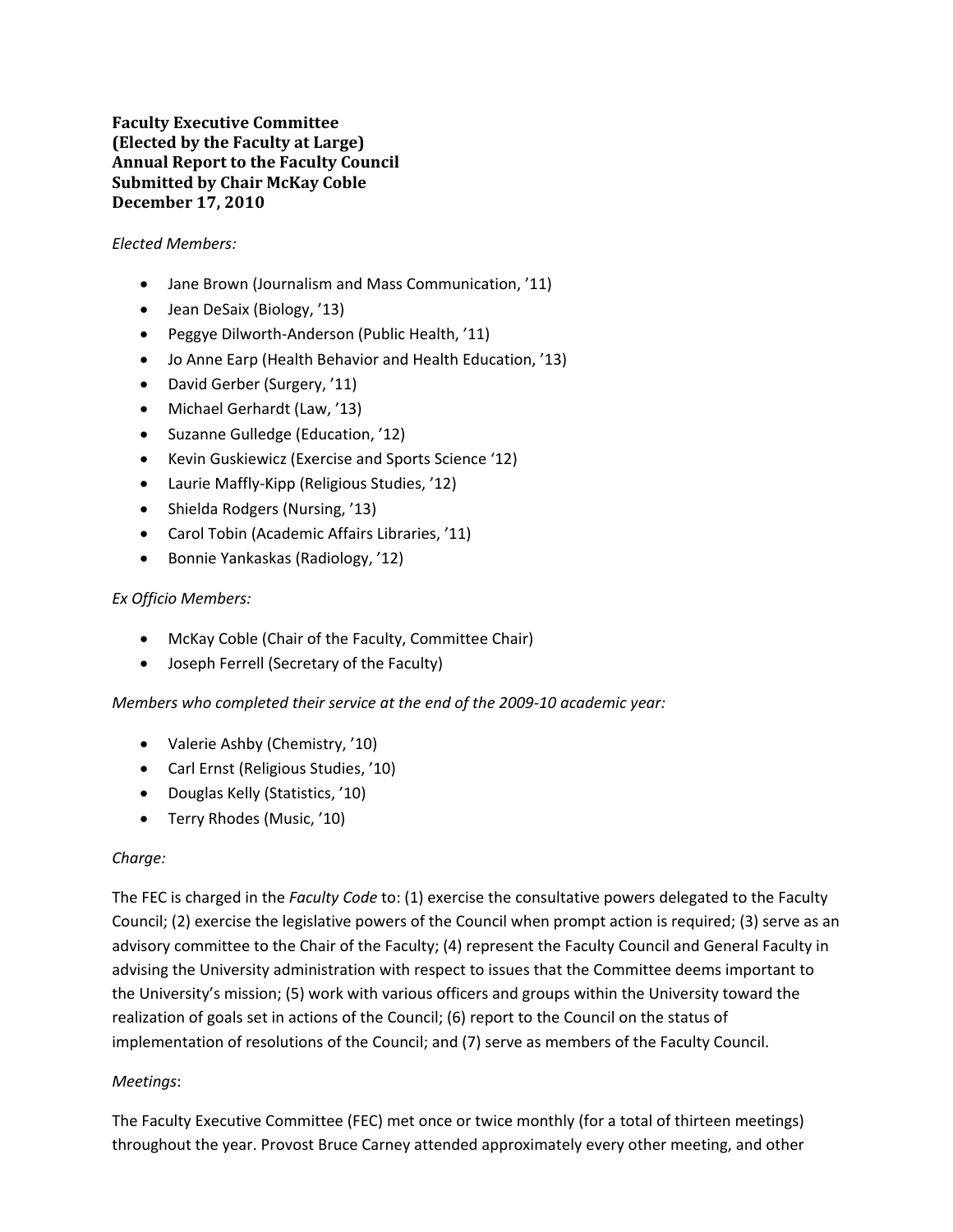administrators, faculty members, and chairs of various faculty committees joined the FEC as appropriate. The FEC also met periodically with chancellor Thorp to discuss topics of importance.

# *Activities This Past Year:*

The Faculty Executive Committee continued this year to play several key roles: to serve as a forum for soliciting diverse faculty viewpoints and input on pressing university-wide issues, proposed policy changes, initiatives, and projects; to serve as an advisory body to the Chair of the Faculty, Provost, and Chancellor; and to act in place of Faculty Council on issues where timely action is needed.

Unlike in some previous years, 2010 was not dominated by discussion of any single issue, but the committee did provide input on a recurring basis on several matters including: the development of a new set of policies for hiring, appointment, and promotion of fixed-term faculty members in the College of Arts and Sciences; proposed changes in grading policy developed by the Educational Policy Committee; several intellectual property and integrity issues, especially regarding course materials; the provost's faculty salary equity study; retired faculty relations with the university; information security and related IT policies issues; student conduct and athletics-related issues; and the incorporation of practices of "Appreciative Inquiry" and more opportunities for interaction at Faculty Council meetings.

Providing a means for faculty conversation about large‐scale University planning initiatives including Carolina Counts (the response to the previous year's Bain efficiency study), the Academic Plan, and the "innovation roadmap" also continued to be one of the committee's major roles.

In August, 2010, with the Faculty Council out of session and quick action required, the FEC exercised the legislative powers dedicated to it by Section 2‐10 of the *Faculty Code of University Government* by approving a new set of legislatively mandated changes in the policy governing course absences for religious observances. This new policy was later elaborated and ratified by Faculty Council as Resolution 2010‐4.

Topics discussed by the FEC in 2010 included:

- Campus conversation on engagement and engaged scholarship
- Retired faculty voice in faculty governance and retired faculty involvement in the life of the university
- Faculty elections
- Spring 2010 provost search
- Faculty Appreciative Inquiry training and implementation of Appreciative Inquiry techniques at Faculty Council
- Improving and enhancing student advising
- Paper management and reducing paper use in classes
- Habitat for Humanity "Build-A-Block" project
- Faculty‐student community service projects
- Communication with faculty regarding activities of Faculty Council
- New Academic Plan (including draft review with Chancellor's Advisory Committee)
- Development of new fixed-term faculty policies in the College of Arts and Sciences
- Possible faculty survey on textbook ordering and use